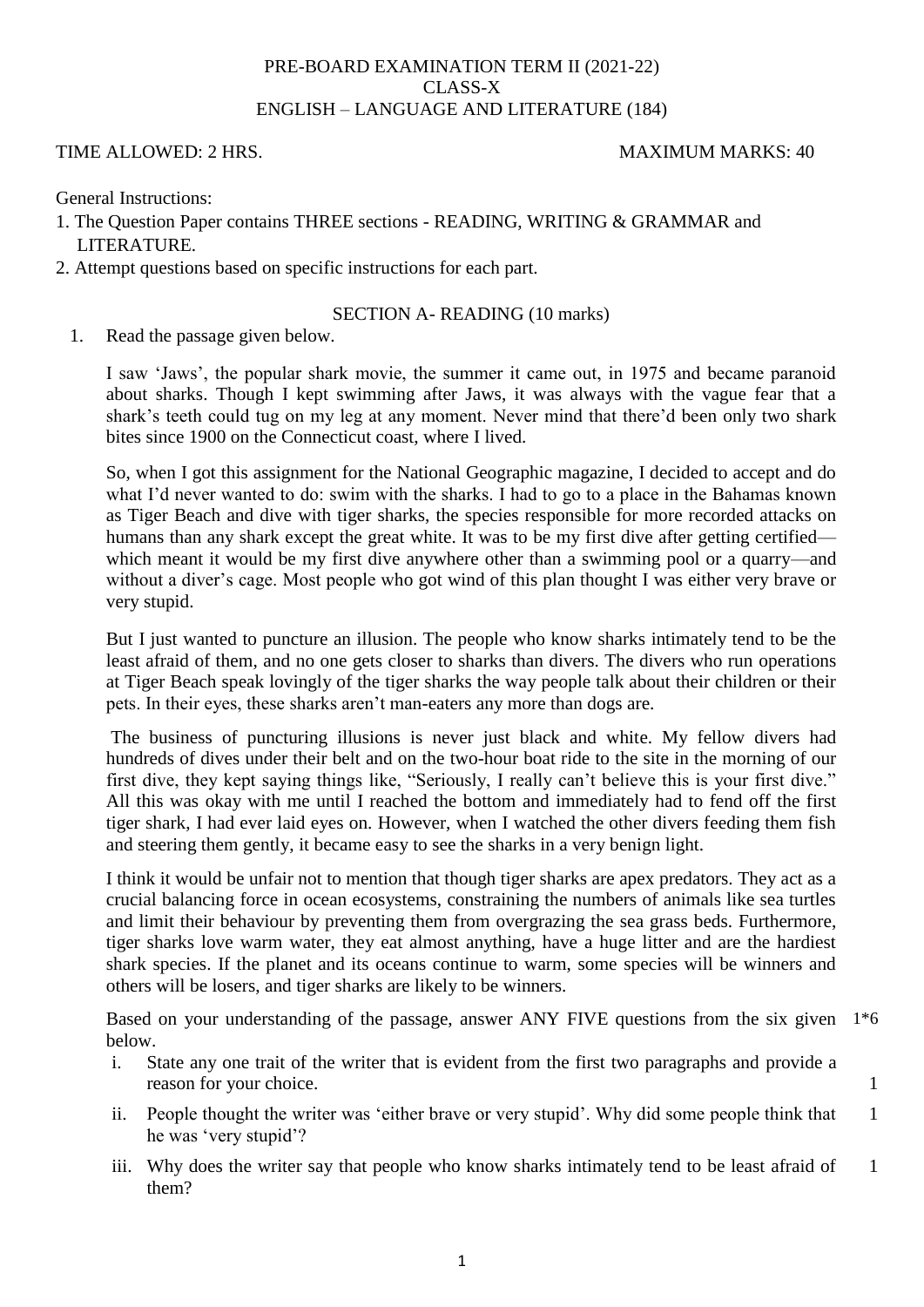iv. Rewrite the given sentence by replacing the underlined phrase with another one, from third and fourth paragraph. 1

*Some academicians think that reward, as a form of discipline, is a simple right or wrong issue.*

- v. What does the use of the phrase ‗benign light' suggest in the context of the writer's viewpoint about the tiger sharks? 1
- vi. Apex predators serve to keep prey numbers in check. How can we say that tiger sharks are apex predators? 1
- 2. Read the passage given below.

Changing food preferences have brought about rapid changes in the structure of the Indian diet. The rapid proliferation of multinational fast-food companies and the influence of Western culture have replaced traditional home-cooked meals with ready-to-eat, processed foods thus increasing the risk of chronic diseases in urban Indians. Therefore, nurturing healthy eating habits among Indians from an early age would help to reduce health risks.

To date, little is known about the quality and quantity of foods and beverages consumed by urban Indian adolescents. This lack of evidence is a significant barrier to the development of effective nutrition promotion and disease prevention measures.

Therefore, a self-administered, semi-quantitative, 59-item meal-based food frequency questionnaire (FFQ) was developed to assess the dietary intake of adolescents. A total of 1026 students (aged 14–16 years) attending private, English-speaking schools in Kolkata completed the survey.



# A sample percentage of the food consumption pattern is displayed (Fig. 1)

The survey results report poor food consumption patterns and highlights the need to design healthy eating initiatives. Interestingly, while there were no gender differences in the consumption of legumes and fried snacks, the survey found more females consumed cereals, vegetables and fruits than their male counterparts.

In conclusion, the report suggested that schools ought to incorporate food literacy concepts into their curriculum as they have the potential of increasing the fruit and vegetable intake in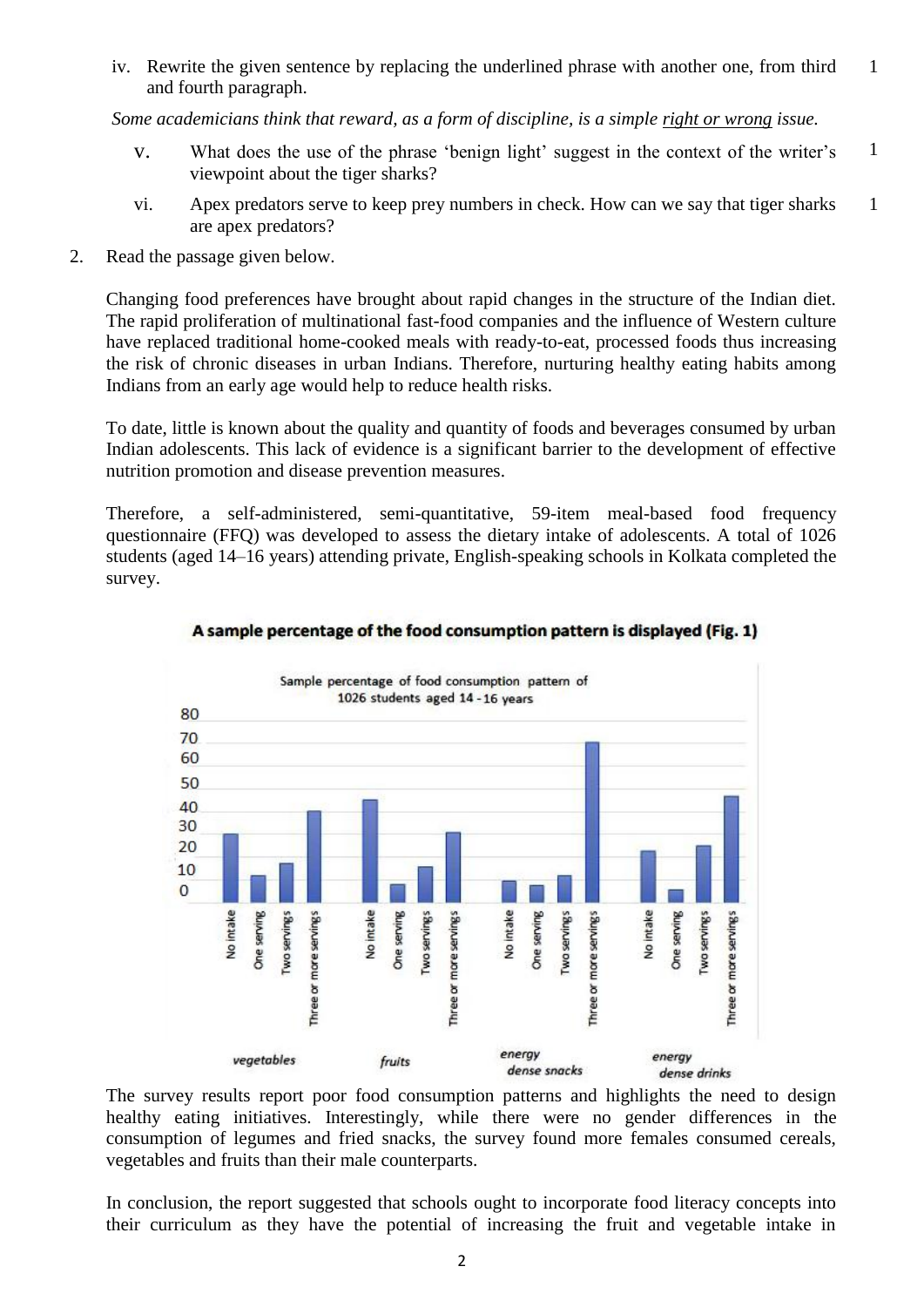teenagers. Additionally, healthy school canteen policies with improved availability, accessibility, variety and affordability of healthy food choices would support the consumption of nutritious food in students.

On the basis of your understanding of the passage, answer ANY FIVE questions from the six given below. 1\*5

- i. What does the researcher mean by 'changing food preferences'?
- ii. Why was this survey on the food consumption of adolescents undertaken? 1
- iii. With reference to fig.1, write one conclusion about students' consumption of energy-dense drinks. 1
- iv. What can be concluded by the 'no intake' data of fruit consumption versus energy dense snacks, with reference to fig.1? 1
- v. There were no gender differences observed in the consumption of healthy foods, according to the survey. Substantiate. 1
- vi. Why is 'affordability' recommended as a significant feature of a school canteen policy?

### SECTION B - WRITING AND GRAMMAR (10 marks)

- 3. Attempt ANY ONE from i and ii.
	- i. The line graph given below shows the number of motorcycles manufactured in Honda Automobile Company from 2014 to 2020. Summarise the information by selecting and reporting the main features. Don't forget to make comparisons where necessary. 5



- ii. You are Vineet/Tanvi, Manager of Perfect Appliances Store, 312, Raja Garden, New Delhi. You wish to purchase various electrical appliances from M/s Khanna Electricals, 25, Bhagirath Palace, Delhi to update your stock. Write a letter of enquiry to the Sales Manager asking for the relevant details about the same in 100-120 words. 5
- 4. The following paragraph has not been edited. There is one error in each line. Identify the error and write its correction against the correct blank number. Remember to underline the correction. The first one has been done for you. 1\*3

|                                                            | Error       | Correction |  |
|------------------------------------------------------------|-------------|------------|--|
| Popcorn is a type of corn who expands from the kernel      | who<br>E.g. | which      |  |
| and puffs up when heated. When heated pressure build       | (a)         |            |  |
| within the kernel, and an small explosion or "pop" is the  | (b)         |            |  |
| end result. There are various techniques off popping corn. | (C)         |            |  |